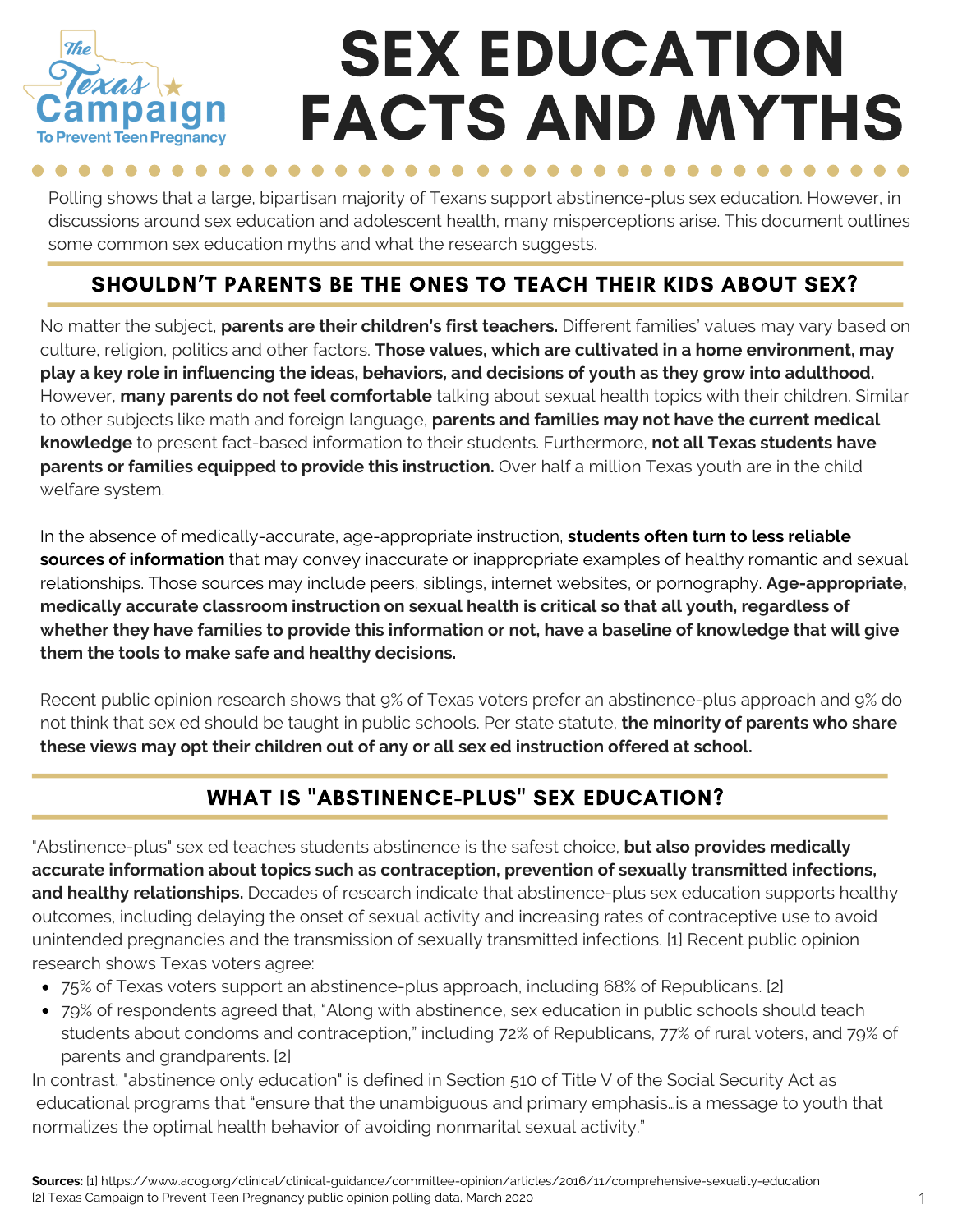# CAN TEXAS SCHOOLS LEGALLY TEACH ABSTINENCE-PLUS SEX ED?

Yes! Texas Education Code 28.004 requires that course materials on human sexuality must present abstinence as the preferred choice of behavior for unmarried students and as the only method that is 100% effective in preventing pregnancy and sexually-transmitted infections. The statute also includes a provision for "**teaching contraception and condom use** in terms of human use reality rates instead of theoretical laboratory rates, if instruction on contraception and condoms is included in curriculum content." Inclusion of language about contraception and condoms clearly indicates that state statute permits an abstinence-plus approach, which many districts are already using. In the state's ten largest school districts, more than 800,000 students receive abstinence-plus sex education. Nothing in statute prohibits schools from providing information on risk reduction, as long as abstinence is prioritized. Additionally, the statute does not prevent the adoption of TEKS around risk reduction.

This information is important for youth. Sixty-five percent (65%) of high school students report having been sexually active by their senior year. [1] Nearly half of sexually-active high school students reported NOT using a condom during their last sexual encounter, indicating significant risk for sexually transmitted infections. [1] Cases of chlamydia and gonorrhea have increased 25% among 15-24 year olds in the past 10 years in Texas. [2]

### DOES TALKING ABOUT SEX MAKE STUDENTS MORE LIKELY TO HAVE SEX?

No. Research shows that providing medically accurate information in school doesn't make students more likely to have sex -- and can be effective at delaying sex. For example:

"A pair of 2012 systematic reviews by Chin and colleagues examining 62 studies published between 1988 and 2007 likewise found that comprehensive risk-reduction interventions were associated with declines in various risk behaviors among adolescents. Only one of the 62 studies suggested a potential negative impact. The evidence base is further bolstered by a United Nations–commissioned 2016 review of 22 systematic reviews, which found that **curriculum-based comprehensive sex education programs contribute to delayed initiation of sexual intercourse, decreased frequency of sexual intercourse, fewer sexual partners and less risk taking**." [3]

# DOES TEACHING ABOUT CONSENT ENCOURAGE STUDENTS TO HAVE SEX?

The concept of "consent" is critical to the understanding that there is much more to this issue than teaching "refusal". 'Refusal' puts the onus of the decision about behavior on one party, rather than recognizing the responsibility of all parties involved in setting, communicating, and most importantly **respecting** personal boundaries. This is true not just in sexual relationships, but in **all types of relationships at all age levels**. For example, kindergarten students should understand and learn to communicate that they can choose a high five instead of a hug, and they can also choose not to be touched at all. Middle schoolers may choose whether or not they want to hold hands or be friends on social media. This fundamental education from a young age can instill concepts that foster lifelong healthy relationships and protect against workplace harassment, domestic violence, dating violence, sexual assault, and sexual abuse.

Recent public opinion research shows Texas voters agree: 88% of respondents, including 86% of Republicans, agreed with the statement, **"It's important for students to learn about consent, including respecting the boundaries set by other people about their bodies."** [4]



#### **Sources:**

[4] Texas Campaign to Prevent Teen Pregnancy public opinion polling data, March 2020 [1] Texas Youth Risk Behavior Survey, accessed at http://healthdata.dshs.texas.gov/dashboard/surveys-andprofiles/youth-risk-behavior-survey [2] Texas STD surveillance program, Texas Department of State Health Services, accessed at http://healthdata.dshs.texas.gov/dashboard/diseases/sexually-transmitted-diseases [3] https://www.guttmacher.org/gpr/2019/06/promiscuity-propaganda-access-information-and-services-does-notlead-increases-sexual# 2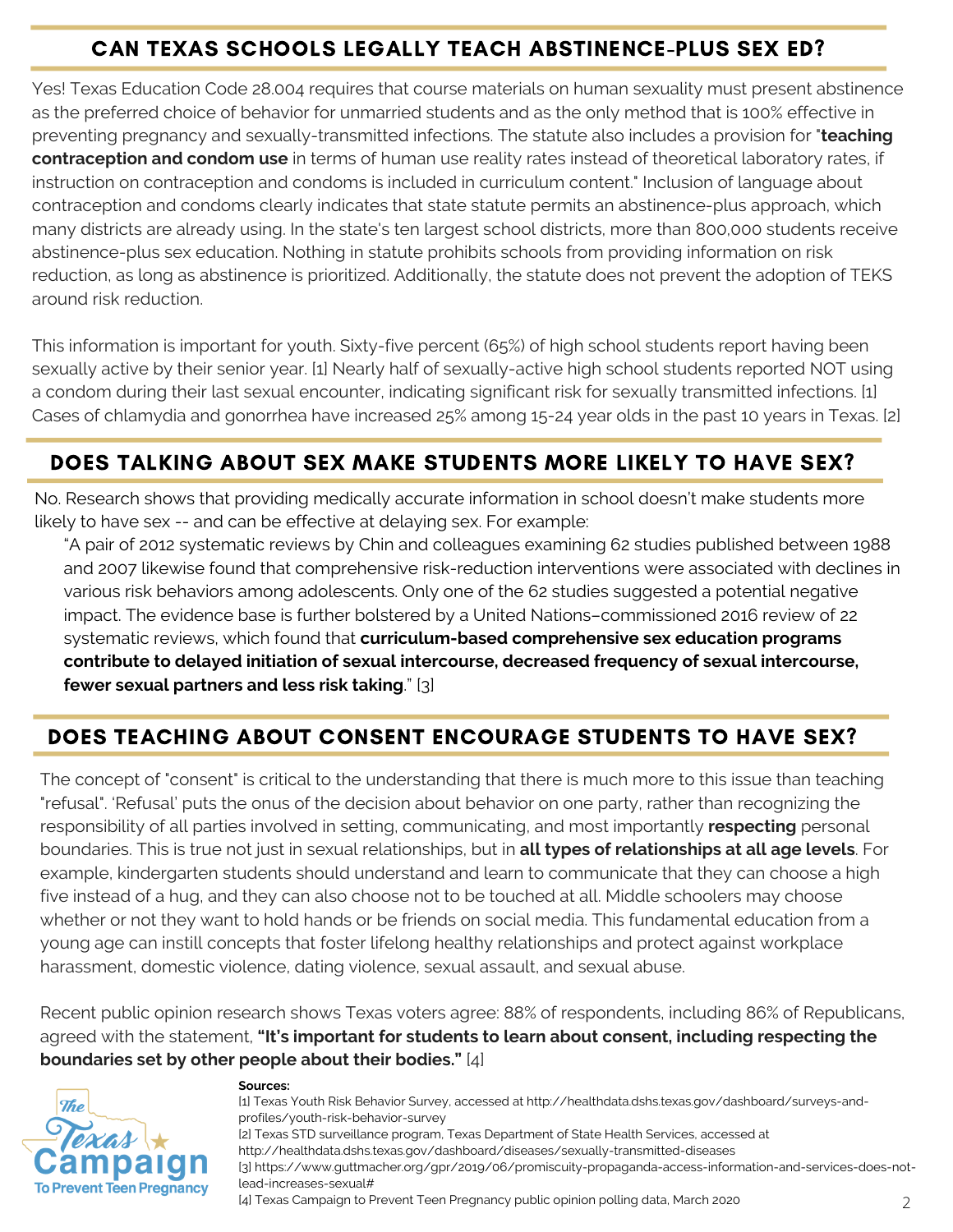# IF WE TEACH ABOUT CONTRACEPTION, STUDENTS NEED TO KNOW THE RISKS.

Medical ethics of informed consent support teaching **both benefits and risks** of any medical intervention [1]. Evidence-informed content should be medically-accurate and age-appropriate and should not focus solely on negative, nor solely on positive, features, but rather provide a balanced and factual approach. Providing only negative information such as risks and side effects, without also providing factual information about benefits, may discourage use. Lack of factual information about highly effective forms of contraception remains a major barrier to use.

Advancements in the field reproductive health were built on a long and dark history of racial injustice and eugenics, including women of color being used as subjects in medical studies without consent and being coerced into use of contraception or forced sterilization. Furthermore, we see stark and persistent inequities in maternal and reproductive health outcomes for black women compared with white peers. Language about contraceptive options should remain neutral and fact-based, as the decision of whether and how to use contraception is highly personal and depends on the circumstances and medical history of each individual.

#### OK, SO WHAT ARE THE MOST EFFECTIVE FORMS OF CONTRACEPTION?

Texas has the ninth highest rate of teen birth in the nation and the highest rate of repeat teen birth [2], making it imperative that youth are able to access medically accurate information about effective contraception. We strongly encourage schools to offer information about all available forms of contraception, including longacting reversible contraception (LARC), which is **99% effective in preventing unintended pregnancy** in actual use [3] and also has high rates of user continuation and user satisfaction. For this reason, LARC methods are recommended as a first-line option for adolescents by professional medical organizations including the American College of Obstetricians and Gynecologists (ACOG) [4] and the American Academy of Pediatrics [5].

Adolescents experience high failure rates when using methods of contraception that require user compliance, such as remembering to take a pill at the same time each day. However, teens experience the same very low failure rates as adult women when using LARC methods [6]. A major barrier to LARC usage is a lack of factual information about these methods.

#### WHAT WORDS SHOULD CHILDREN BE TAUGHT FOR PARTS OF THEIR BODY?

Most professional medical organizations, including the American Academy of Pediatrics Committee on Child Abuse and Neglect, urge parents to teach children medically accurate names for body parts, including genitalia. [7] This allows children to to clearly communicate medical needs about their body, set boundaries, and learn about the body is a scientific way.

In both sex education and in science class, students should be provided with scientific names for all parts and systems of the body, including the reproductive system.

#### **Sources**:

[2] Texas Campaign to Prevent Teen Pregnancy, analysis of CDC natality data, 2018

<sup>[3]</sup> Trussell J, Aiken ARA, Micks E, Guthrie KA. Efficacy, safety, and personal considerations. In: Hatcher RA, Nelson AL, Trussell J, Cwiak C, Cason P, Policar MS, Edelman A, Aiken ARA, Marrazzo J, Kowal D, eds. Contraceptive technology. 21st ed. New York, NY: Ayer Company Publishers, Inc., 2018.



[4] https://www.acog.org/clinical/clinical-guidance/committee-opinion/articles/2018/05/adolescents-and-long-acting-reversiblecontraception-implants-and-intrauterine-

3 devices#:~:text=Despite%20high%20efficacy%20and%20satisfaction,using%20a%20contraceptive%20implant%201. [5] Contraception for Adolescents. COMMITTEE ON ADOLESCENCE. Pediatrics Oct 2014, 134 (4) e1244-e1256; DOI: 10.1542/peds.2014-2299 [6] McNicholas C, Madden T, Secura G, Peipert JF. The contraceptive CHOICE project round up: what we did and what we learned. Clin Obstet Gynecol. 2014;57(4):635-643. doi:10.1097/GRF.0000000000000070

<sup>[1]</sup> Nusbaum L, Douglas B, Damus K, Paasche-Orlow M, Estrella-Luna N. Communicating Risks and Benefits in Informed Consent for Research: A Qualitative Study. Glob Qual Nurs Res. 2017;4:2333393617732017. Published 2017 Sep 20. doi:10.1177/2333393617732017